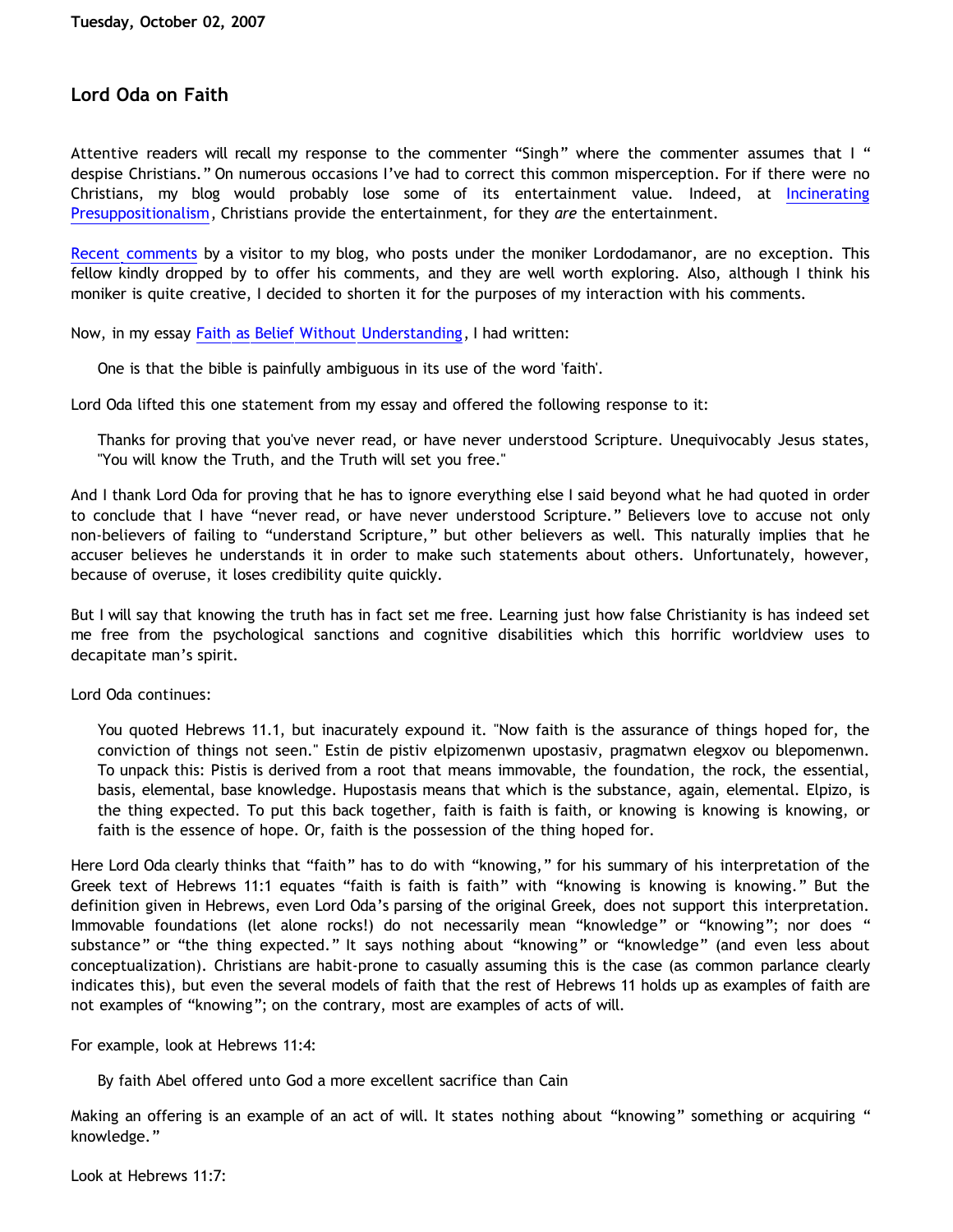By faith Noah, being warned of God of things not seen as yet, moved with fear, prepared an ark to the saving of his house

Again, we have another example of an act of will. "By faith Noah... moved with fear, [and] prepared an ark..." This is an example of action, not "knowledge." Moreover, fearing something is not the same thing as knowing something. Emotions are not knowledge, nor are they a means of validating knowledge claims.

Hebrews 11:8 is especially damning for Lord Oda's association of faith with "knowing":

By faith Abraham, when he was called to go out into a place which he should after receive for an inheritance, obeyed; and he went out, not knowing whither he went.

Here we have as an example of faith an act of will ("By faith Abraham... obeyed..."), and it states explicitly that this act of will was performed without the benefit of knowledge ("not knowing whither he went"). In fact, the only instance of any form of the word "know" which occurs in all of Hebrews 11 (the so-called "faith" chapter) is specifically to indicate a lack of knowledge rather than a possession of it. If this example of faith is any indication, it is better defined as the willingness to act on an assumption even though you don't know it's true or simply don't believe it.

The example of Abraham's faith, which Hebrews upholds as a model for all believers to emulate, shows just how dangerous faith is. Hebrews 11:17 makes this crystal clear:

By faith Abraham, when he was tried, offered up Isaac: and he that had received the promises offered up his only begotten son,

Here the author of Hebrews alludes to the story found in Genesis 22, where Abraham is ordered by his god to prepare his only son as a burnt offering, a sacrifice to a deity that wouldn't need any offerings in the first place. With such stories the bible shows that when a person guides his life by faith (in this case, action without understanding), it poses a direct threat to one's values. (See also my [Notes on the Story of Abraham and Isaac in](http://www.geocities.com/katholon/dialogos/archive.htm) [Gen. 22.](http://www.geocities.com/katholon/dialogos/archive.htm))

Now none of what Lord Oda states here challenges what I had stated in my essay [Faith as Belief Without](http://bahnsenburner.blogspot.com/2007/01/faith-as-belief-without-understanding.html) [Understanding](http://bahnsenburner.blogspot.com/2007/01/faith-as-belief-without-understanding.html).

Curiously, Lord Oda also said:

Analogously, water is H2O.

I guess I fail to see the analogy between faith and "water is H2O."

Now, if faith is best defined as "the possession of the thing hoped for," as Lord Oda has indicated, why doesn't the bible define it in this manner rather than in the manner that Hebrews 11:1 defines it? Blank out.

Lord Oda continues his parsing of the Greek in Hebrews 11:1:

Pragma, means fact, a proven thing done. Blepo, has a wide variety of meaning, but for this context it simply means to observe and coupled with Ou meaning not, ou blepo expresses the unseen.

Same problem here: "fact" does not mean "knowledge" or "knowing," and neither does "the unseen." Indeed, what Lord Oda gives us here simply shows us that whatever faith does mean, it slashes off one avenue of objective input by which knowledge of reality is gained by human beings, namely eyesight.

Now, it is clear that Hebrews associates faith with *hoping*, and Lord Oda goes so far as to suggest that "faith is the essence of hope" or "faith is the possession of the thing hoped for." There is in fact an intimate correlation with hoping when someone affirms a religious position on faith (he affirms it actually because he *hopes* it is true). But that correlation, as we shall see, is not quite as Lord Oda would have it, nor does this correlation comport with Lord Oda's association of faith with knowledge. It must be stressed that *hoping is not the same thing as knowing*. In fact, we have to know something before we can hope for anything, but when we hope for something, that is not the same thing as knowing it. As I pointed out in [my essay](http://bahnsenburner.blogspot.com/2007/01/faith-as-belief-without-understanding.html),

Hoping for something does not produce assurance. I could hope for a million dollars, but there's no assurance in this of receiving it. Needless to say, my hoping does not assure its own fulfillment.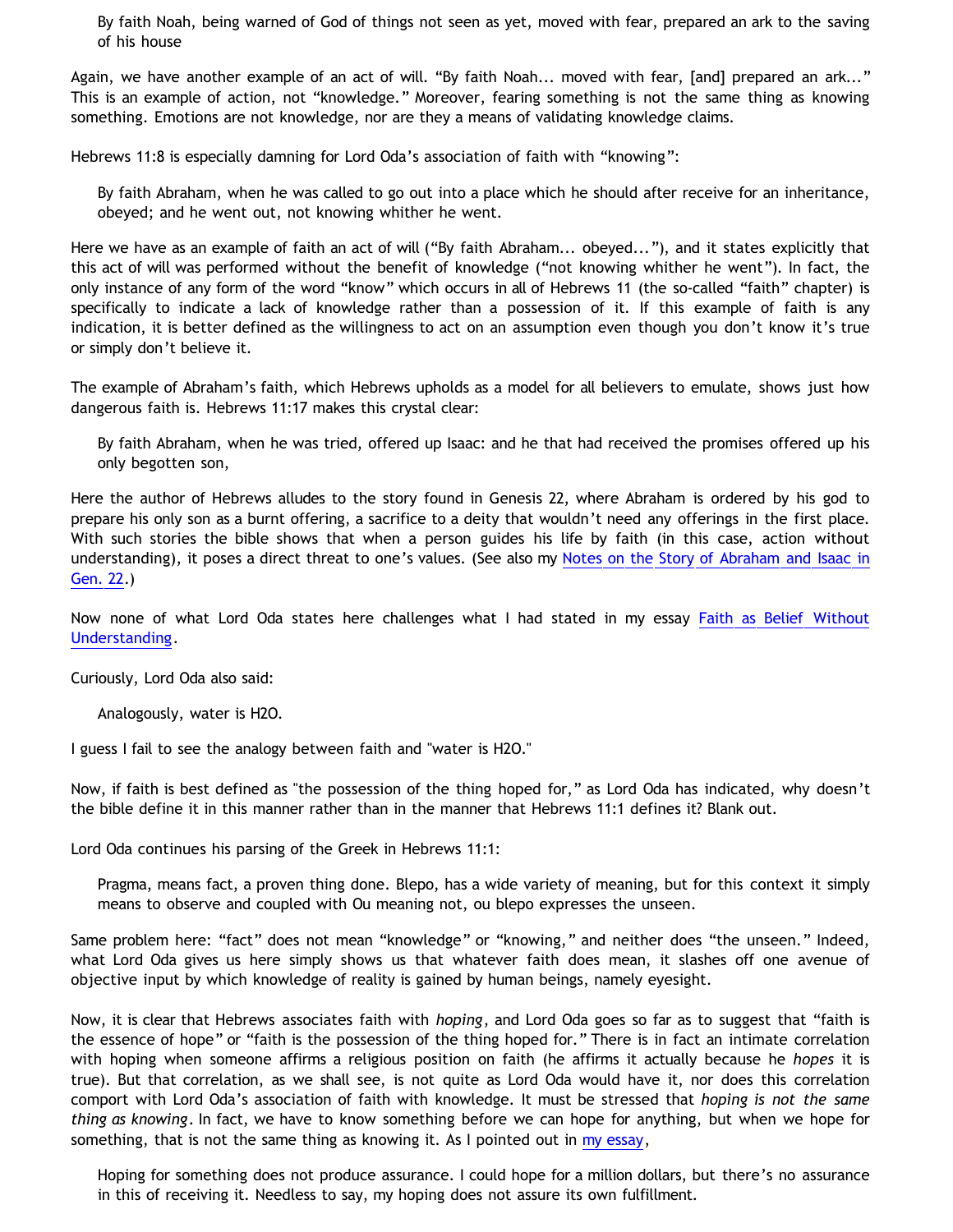Christian faith, then, is the hope that the gospel story is true, nothing more. It is the hope that Jesus was real, that Jesus really died for the sinner's sins, that Jesus really rose in resurrection, that there really is an afterlife, and that the promise of living in paradise for eternity is really the reward for devotional worship, etc.

Of course, one can hope all he wants, but reality prevails; reality will not conform to one's hopes. Pointing such facts out, however, simply makes atheists a bunch of spoilsports in the minds of those who would prefer to indulge these hopes. But in fact, it is better for man's life and his need for values that he conform his hopes to reality as much as possible (e.g., I hope the business meeting I have this afternoon goes smoothly), rather than breaking from reality in preference for hopes which are simply untrue and have their basis in mystical fantasies (e.g., I hope an invisible magic being will guide my steps and vanquish all my enemies). With the latter he invites the cognitive hazard of confusing his fantasies with reality, and such misidentification of reality can easily lead to destruction. But perhaps destruction does not concern Christians; after all, they are taught to pray "Thy kingdom come, Thy will be done in earth, as it is in heaven" (cf. Mt. 6:10), which of course - on most interpretations - would entail the wholesale destruction of the earth as it is now. And as I have already pointed out, the lesson of the story of Abraham and Isaac from Genesis chapter 22 shows just how dangerous faith in invisible magic beings can be.

Also, Lord Oda's interpretation of Hebrews 11:1 as suggesting that "faith is the possession of the thing hoped for," seems difficult to harmonize with Paul's understanding of the essence of hope, which he gives us in Romans 8:24-25, where he writes:

For we are saved by hope: but hope that is seen is not hope: for what a man seeth, why doth he yet hope for? But if we hope for that we see not, then do we with patience wait for it.

Now first off, it should be clear that this verse is entirely compatible with my interpretation of Christian faith as "the hope that the gospel story is true." But is it consistent with the view that "faith is the possession of the thing hoped for"? It would not at all be unnatural, in light of what Paul writes here, to suppose that "hope that is *possessed* is not hope: for what a man *possesseth*, why doth he yet hope for? But if we hope for that we *possess* not, then do we with patience wait for it." This would be a natural reading because both Paul's version as given in Romans and the version I have proposed here reduce to the same common principle: we don't hope for what we already have in hand. Ironically, what Paul says of hoping, the same can be said of coveting. For one does not covet what he already possesses.

So Paul and the author of Hebrews – if Lord Oda's interpretation of Hebrews 11:1 is correct – seem to be quite out of sync with each other. But this would not be a first by any means.

Lord Oda then states:

So, the bible is not "painfully ambiguous." It is exacting, expansive, extensive in its definition.

Unfortunately for Lord Oda, parsing Hebrews 11:1 is not sufficient to remove ambiguity from the bible's use of the notion of faith. When I say that "the bible is painfully ambiguous in its use of the word 'faith'," I mean the *bible* as a whole. I am certainly not restricting my evaluation to merely one verse of one chapter of one book of the bible (e.g., Hebrews 11:1) as Lord Oda seems to think. And it's true, various passages in the bible use the word 'faith' to indicate a wide assortment of things. So explaining how just one passage in the bible conceives of faith, does nothing to address the larger picture as I have indicated.

For instance, some bible verses treat faith as an act of will (e.g., the examples of faith given in Hebrews 11), while others as a kind of force endowing believers with some special power or ability. Examples of this would include the episode in Mt. 9 where a woman who "was diseased with an issue of blood twelve years" (vs. 20) was healed when she touched the hem of Jesus' robe; the author of the gospel has Jesus say to her, "thy faith hath made thee whole" (v. 22; see also Mk. 5:34, 10:52, Lk. 8:48, et al.); elsewhere the ability to receive miraculous healing is affirmed as an expression or result of faith (e.g., Mt. 9:29, Acts 14:9); or the ability to cast mountains into the sea (cf. Mt. 17:20). Peter's ability to walk on the sea with Jesus (cf. Mt. 14:28-30) is also suggested to be made possible because of faith, for when Peter grew frightened and began to sink as he was trying to walk on the sea, Matthew has Jesus rebuke Peter with the oft-repeated slogan "O thou of little faith," indicating that had Peter more faith, he wouldn't have been able to walk on the sea just as normally as Jesus did.

Other passages suggest that faith is a kind of epistemic faculty. For instance, in II Cor. 5:7 the apostle Paul famously notes that Christians "walk by faith, not by sight." Let's hope they stay off the streets if that's the case. This is how faith seems to be understood in much common parlance among Christians themselves in their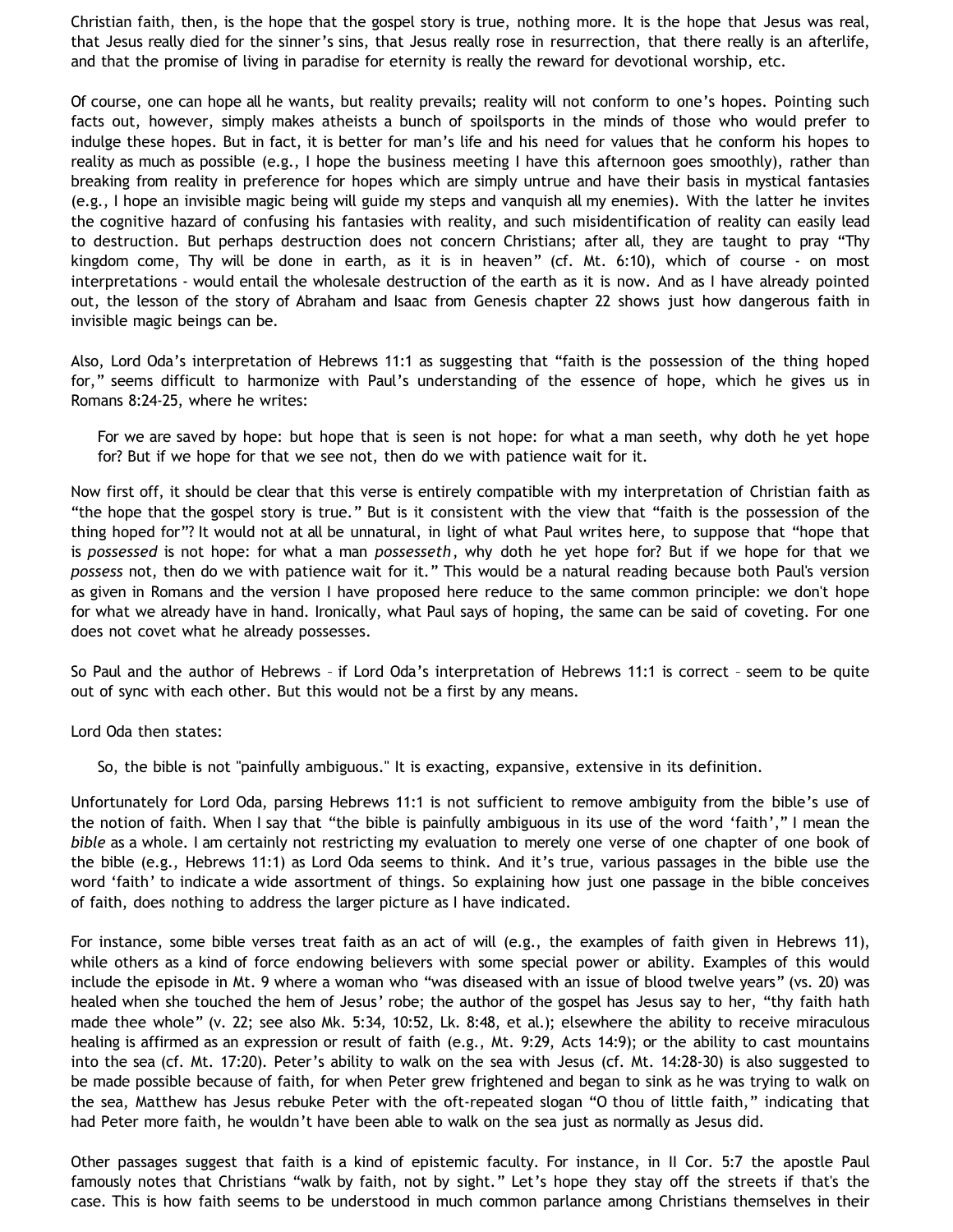daily walk as Christians. Very frequently I have myself heard Christians speak as if they "know" some truth on the basis of faith. Lord Oda's own interpretation of Hebrews 11:1, where he suggests a semantic kinship between " faith is faith is faith" and "knowing is knowing is knowing" indicates that he may be this kind of Christian himself. Just how faith is supposed to work as an epistemic faculty is never explained, either in the bible itself (which tends not to explain much of any use of the word in the first place) or by Christians who employ the term in this manner. Faith is thus used as a kind of non-cognitive putty which shores up gaps of ignorance in order to underwrite one's affirmations with an air of piety. Often the goal is to fetch a series of "Amen, brother!" exclamations from one's peers, thus signaling the verification of club membership. Agreement with other minds is often more valuable to the devoted believer than actually validating his verdicts.

Sometimes 'faith' seems to denote an entire belief system taken as a whole. For instance, we read in Romans 1:5 where the apostle Paul writes of "obedience to the faith"; and in Acts 6:7 where "a great company of the priests were obedient to the faith." In Acts 13, we read of a sorcerer who sought to turn a believer away "from the faith" (v. 8).

Interestingly, according to some gospel passages, faith is something that can be seen (cf. Mk. 2:5, Mt. 9:2).

And yet other passages use the word 'faith' to indicate the degree of commitment adherents might have to the devotional program of the religion (cf. II Cor. 1:24, I Thes. 3:5, James 1:3, Rev. 13:10).

Of course, there are times when 'faith' seems to equate 'belief' – especially belief that is approved and commanded to be accepted as true (apparently the command of an invisible magic being is supposed to serve to "justify" such beliefs). For instance, it is telling that some versions (e.g., the KJV) translates Mk. 6:6 to say "he marvelled because of their *unbelief*," where others (e.g., the NIV) translate the same passage as saying "he was amazed at their *lack of faith*." Similarly, in Jn. 20:27 (the only verse in the KJV version of this gospel to come back as a result in a search for the keyword 'faith'), the evangelist has his Jesus console Thomas the doubter with the words "be not faithless, but believing." Apparently on this view, faith as "believing" is subject to command.

What's clear, however, is that Hebrews 11:1 is the only point in the whole bible where an author attempts to provide an explicit understanding of what faith is supposed to mean. Virtually all the other passages, while contextually indicating a wide variety of meanings, clearly assume that the reader "just knows" what is meant by the term in question. Many passages simply repeat faith-based slogans (e.g., "O thou of little faith"), and others similarly emphasize the supposition that there are various degrees of faith; faith can be great or weak, increased, etc. Such passages offer nothing in the interest of understanding just what faith is supposed to be, thus perpetuating the ambiguity I and many other active-minded critics have observed.

So in fact the meaning of the notion of faith is indeed shrouded in ambiguity throughout the bible, and this ambiguity is a result of varied usage in widely disparate contexts conveying different meanings which no single definition (e.g., the one found in Hebrews 11:1) can suit. In fact, the variety in meanings of 'faith' is a result of many authors working from different theological assumptions and backgrounds contributing works which were later stitched together as if they were all affirming the same "truths."

Lord Oda also wrote:

Calvin in his Institutes takes an entire book, along with many references elsewhere to explore the meaning, not obliquely, but rather exegetically, with incurrence, understanding the critical nature of faith's percise definition and operational application.

I'm aware of the fact that various theologians throughout history can spend volumes slicing and dicing words and phrases ad nauseum as they contend for their desired outcome in the battle to see who can fit the most angels on the head of a pin. But that just underscores the problem here: If the bible were so "exacting" as Lord Oda asserts, why would Calvin need to devote a whole book to "explore the meaning" of faith? The volume that a theologian seems to need to get to the bottom of an issue only suggests that the issue in question is not quite as simplistic as popular defenders might like to make them out to be.

Personally, I see faith as a covering term for a most unsightly symptom which is inherent particularly to religious practice. That symptom is the believer's devotion to the primacy of consciousness metaphysics as expressed in various religious talking points, such as mystical belief in the supernatural, prayer, affirmation of so-called " religious truths" like the resurrection, the afterlife, the existence of invisible magic beings and places like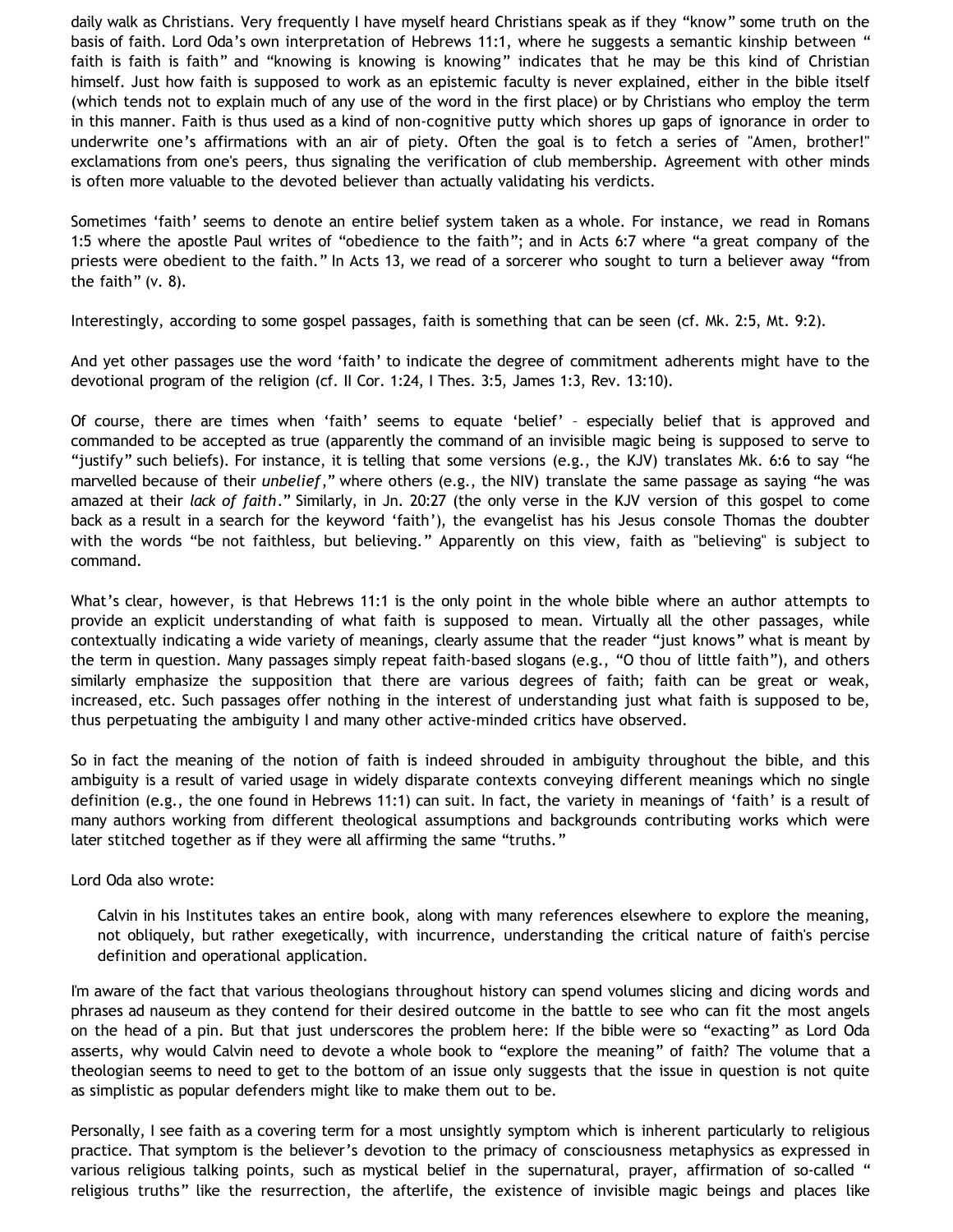heaven and hell, etc. As a covering term, its function is to disguise the fact that such mystical beliefs and practices have their basis in hopes which make a sharp departure from reality and turn inward into one's own imaginative fantasies. Passages such as Mk. 11:22 where Jesus commands his disciples to "have faith in God," suggest that faith is a kind of make-believe switch that the believer can flip on when things get emotionally difficult. The word 'faith' thus acts as a kind of signal for the believer to disengage from reality and turn on his religiously-infiltrated imagination to effect the [mood swing that is Jesus.](http://bahnsenburner.blogspot.com/2006/06/carr-vs-cole.html) Corporately, use of the word 'faith' is a signal for other believers nearby to retreat into the imaginary realm of religious devotion, for only in that realm will they see "the truth" of what is being spoken; for what religion considers "truth" is not of this world, not of this reality, but of a fantasy that has no basis in fact. Faith is thus the doorway to [the cartoon universe of](http://www.strongatheism.net/library/atheology/cartoon_universe_of_theism/) [theism](http://www.strongatheism.net/library/atheology/cartoon_universe_of_theism/).

by Dawson Bethrick

Labels: [Christian Psychopathy,](http://bahnsenburner.blogspot.com/search/label/Christian%20Psychopathy) [Faith,](http://bahnsenburner.blogspot.com/search/label/Faith) [imagination](http://bahnsenburner.blogspot.com/search/label/imagination)

*posted by Bahnsen Burner at [6:00 AM](http://bahnsenburner.blogspot.com/2007/10/lord-oda-on-faith.html)*

**3 Comments:**

[Chris](http://www.blogger.com/profile/13134785155889204025) said...

Dawson,

You have a gift I must say. I do enjoy your incinerating analysis and look forward to the next volley of arrows. Its a little like the Roman Colleseum in the IP, but I would imagine that the Christians of old would rather do battle with you than the wild beasts.

Would you mind explaining to me your theory of the origins of the universe in general and mankind in particular. I would like to read your thoughts on how this random collection of atoms and molecules can somehow form themselves into a sentient being capable of pondering his own beginnings. You can link other writings you've done on this if you care to.

Thank you,

Chris

[October 02, 2007 2:28 PM](http://bahnsenburner.blogspot.com/2007/10/8965795874253042378)

[Bahnsen Burner](http://www.blogger.com/profile/11030029491768748360) said...

Hello Chris,

I'm glad that you have come back to me.

Chris: "You have a gift I must say."

Why, thank you, Chris.

Chris: "I do enjoy your incinerating analysis and look forward to the next volley of arrows."

Indeed, sharp and penetrating. That's how I like it. So stay tuned! Lots more on the way.

Chris: "Its a little like the Roman Colleseum in the IP,"

How so? Participation here is strictly voluntary. No one is forced to take sides against me.

Chris: "but I would imagine that the Christians of old would rather do battle with you than the wild beasts."

I would think so as well. People can reason with me, if they so choose. But you can't do that with wild animals.